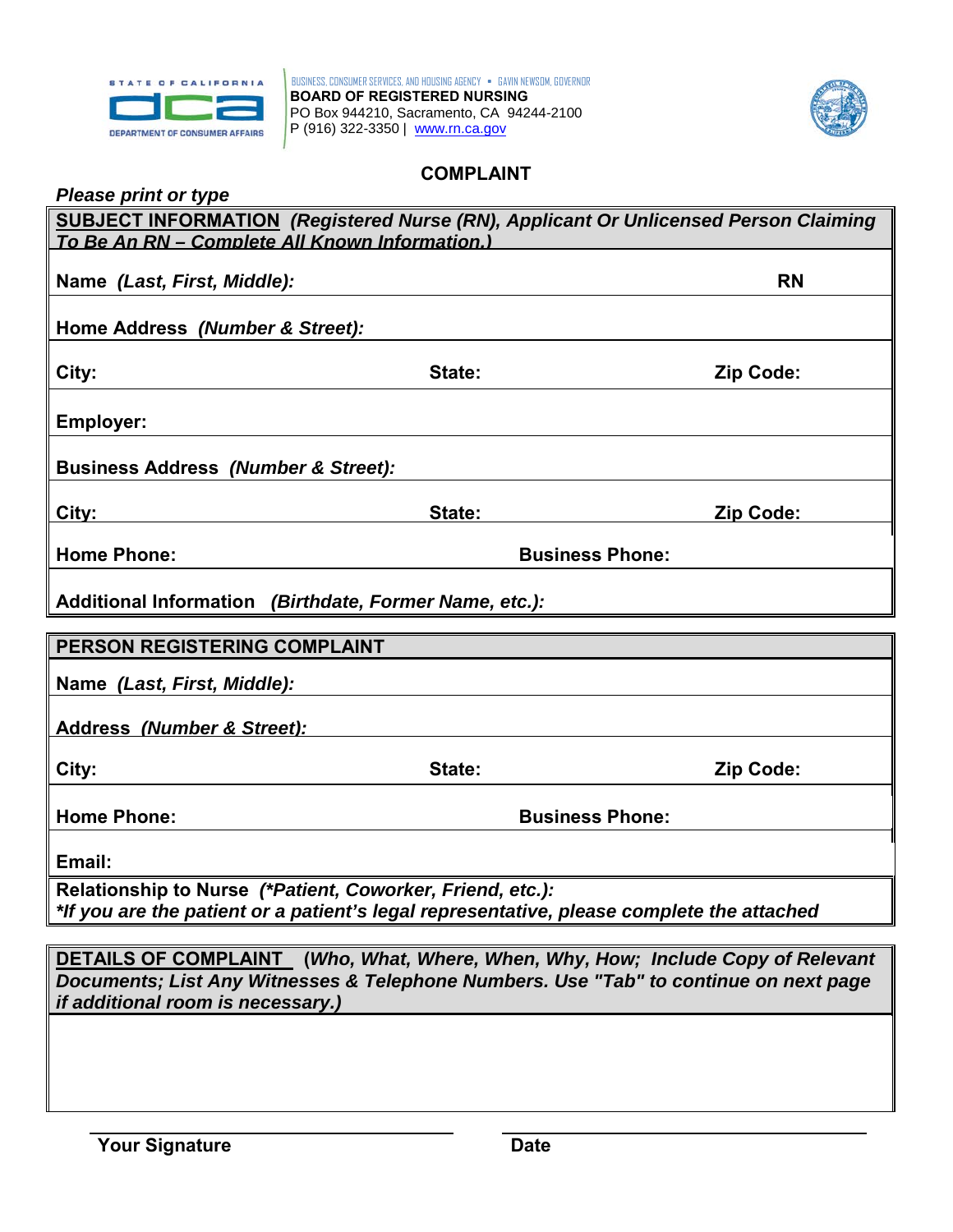## **DETAILS OF COMPLAINT (***Continued)*